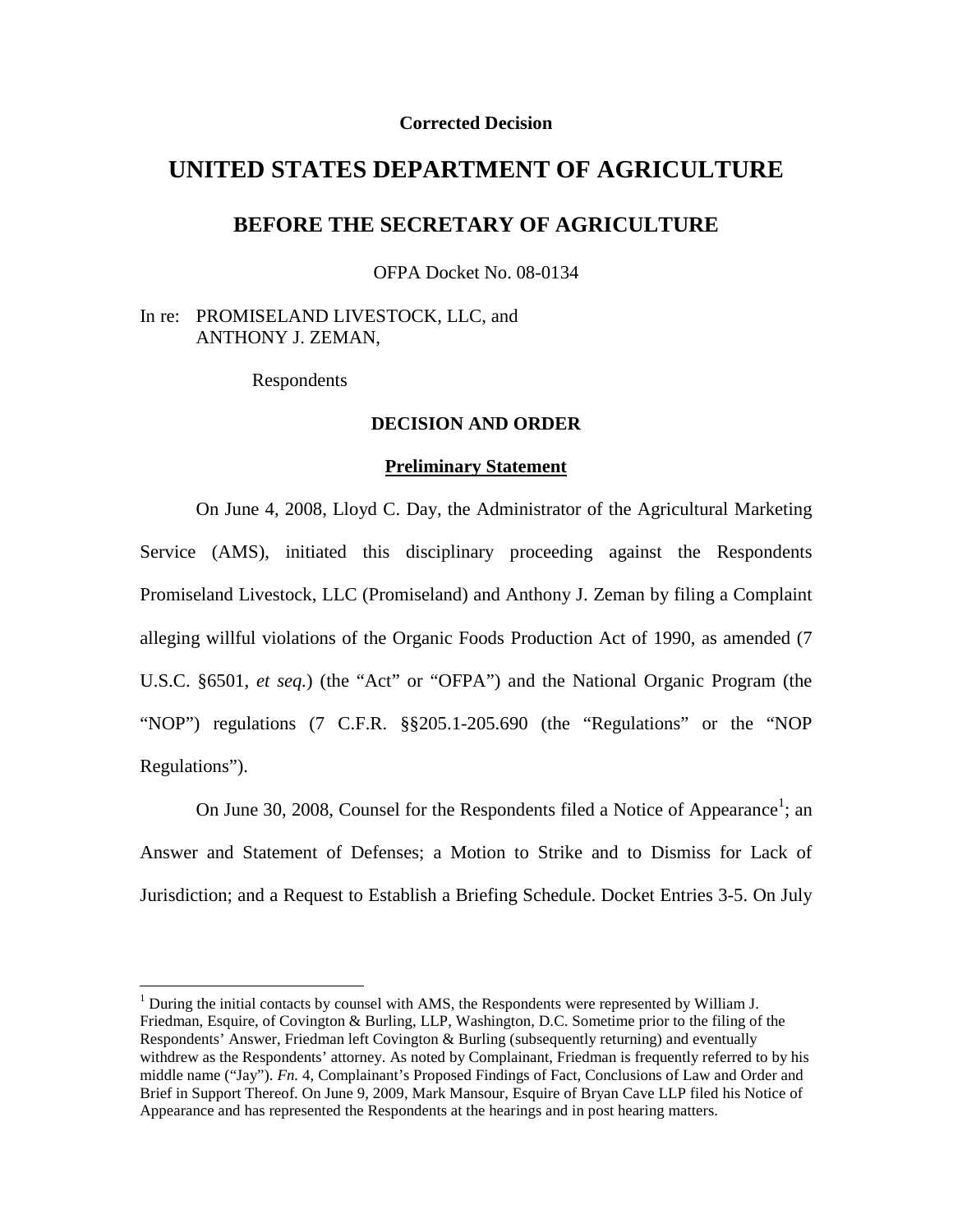18, 2008, the Complainant filed a Response to the Respondents' Motions.2 Docket Entry 11. On November 14, 2008, a teleconference was conducted and a schedule for the exchange of witness lists and exhibit list and exhibits was established.<sup>3</sup>

On January 26, 2009, the Complainant filed an Amended Complaint. Both parties filed additional pleadings in the form of Status Reports and on February 17, 2009, the Respondent filed a Motion to Strike the Amended Complaint, a Request for Leave to File Provisional Answer to the First Amended Complaint under Seal. Docket Entries 27 and 28. The parties filed additional exchanges and on March 10, 2009, William Friedman filed a Notice of Attorney Withdrawal and Request for Stay of Pending Deadlines and Designation of Appropriate Time for Respondent[s] to Obtain Replacement Counsel. Docket Entry 39. On March 11, 2009, an Order was entered holding matters in abeyance for 30 days in order for the Respondents to secure replacement counsel. The Respondents failed to secure replacement counsel in the allotted period and on May 12, 2009 an Order was entered directing the Respondents to provide the Hearing Clerk and the Administrative Law Judge's Secretary with a telephone number at which they might be reached so that a teleconference could be conducted.

On May 20, 2009, a second teleconference was held. The Respondents were unrepresented at that time and Anthony J. Zeman participated individually and on behalf of Promiseland Livestock, LLC. The pending matters were addressed, the Motion to Strike was denied; the Provisional Answer was unsealed and ordered filed; the

 $2$  On July 16, 2008, the Hearing Clerk sent out a letter indicating that no response had been filed in response to Respondents' motion by the Complainant within the allotted time. Docket Entry 7. Rather than addressing the matter with the Hearing Clerk, Counsel for the Complainant filed a pleading responding to the Hearing Clerk's letter. Docket Entry 9. A subsequent letter was then sent by the Hearing Clerk indicating that the parties should disregard the July 16, 2008 letter. Docket Entry 10.

<sup>&</sup>lt;sup>3</sup> The Complainant sought clarification of the Exchange Order and a Clarification of Summary and Order was entered on November 24, 2008. Docket Entries 14 and 15.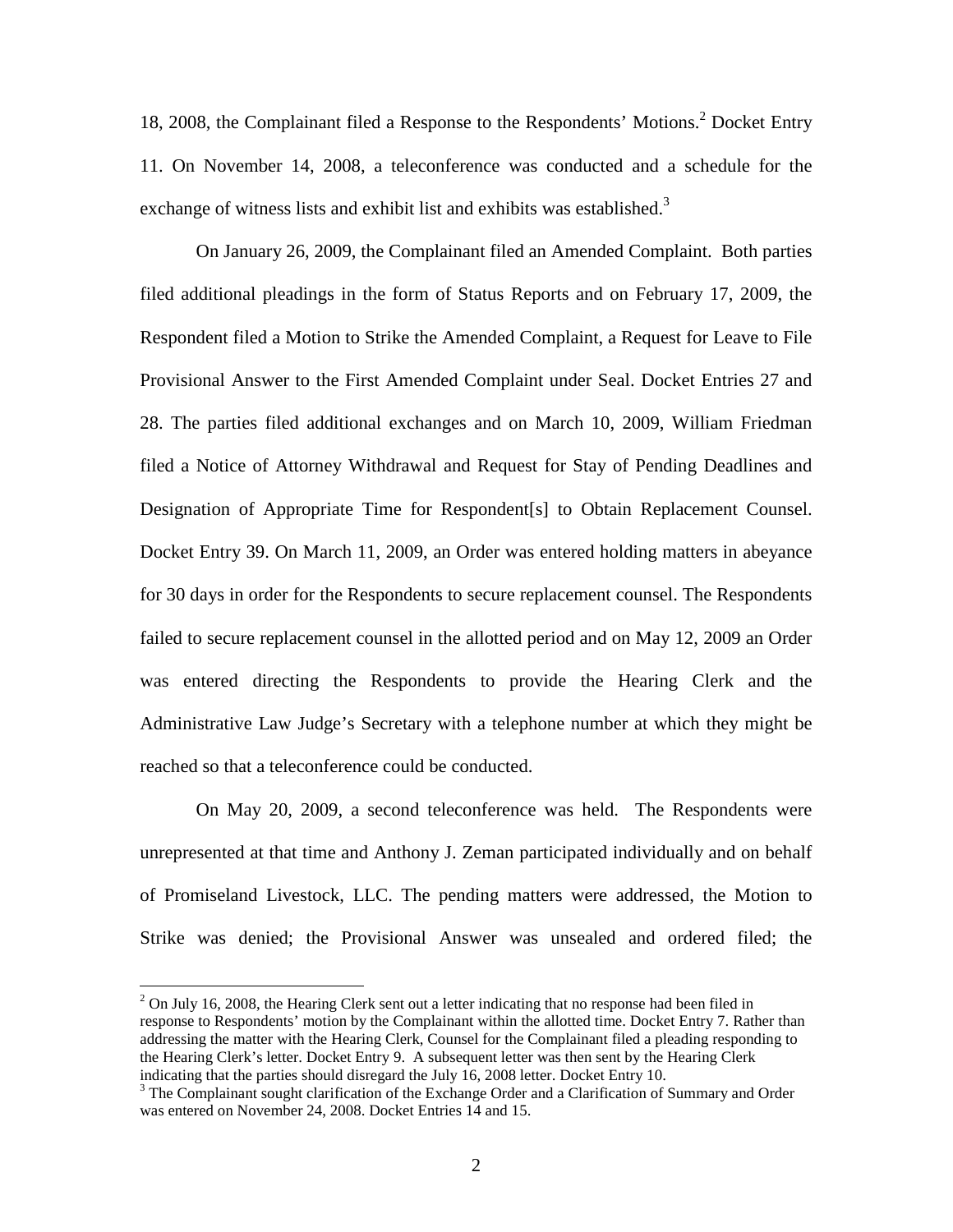Respondents' Request to file further pleadings as either a consolidated reply or an amended motion was denied; and the matter was set for hearing in Bassett, Nebraska on June 23,  $2009<sup>4</sup>$ . On June 17, 2009, an Order was entered cancelling the June 23, 2009 hearing and rescheduling it for July 14, 2009 in Washington, D.C.

On the day prior to the hearing, Counsel for the Respondents filed an Emergency Motion for Continuance, citing his recent retention as Counsel for the Respondent, his international travel which had interfered with his preparation for the hearing and the volume of exhibits involved in the case. The oral hearing commenced as scheduled on July 14, 2009, with the Complainant represented by Babak Rastgoufard, Esquire, Office of the General Counsel, United States Department of Agriculture, Washington, D.C. and the Respondents represented by Mark Mansour, Esquire and Patrice M. Hayden, Esquire, both of Bryan Cave, LLP, Washington, D.C. Following the entry of appearances of counsel, the Emergency Motion was heard and denied;<sup>5</sup> however, the Respondents were granted leave to delay presentation of their case until a later date. On July 14, 2009, following opening statements (Tr. 1@ 14-19), the Complainant introduced the testimony of four witnesses and 58 exhibits.<sup>6</sup> The following day, July 15, 2009, the Respondent Anthony J. Zeman testified, three of the Complainant's exhibits were introduced and admitted and one of the Respondents' exhibits was admitted. At the conclusion of the hearing on July 15, 2009, the hearing was recessed to be reset on a date to be agreed upon by the parties. Tr. 2@567-568.

 $4$  Both parties moved at different times to change the hearing location (Docket Entries 47 and 50).

<sup>&</sup>lt;sup>5</sup> Counsel for the Respondents strenuously objected to the case proceeding as scheduled, suggesting that the hearing was "absolutely out of order at this point. It's unfair, it's prejudicial and we want it noted for the record." Tr.  $1@10-11$ .<br><sup>6</sup> References to the transcript of the proceedings will be indicated as Tr. 1 for July 14, 2009, Tr. 2 for July

<sup>15, 2009</sup> and Tr. 3 for September 18, 2009 (with the page number). Complainant's exhibits are indicated as CX with the exhibit number; the Respondents' exhibits are indicated as RX and the number. Also admitted was Joint Exhibit 1, a Stipulation as to Authenticity of Exhibits. Tr. 1@13.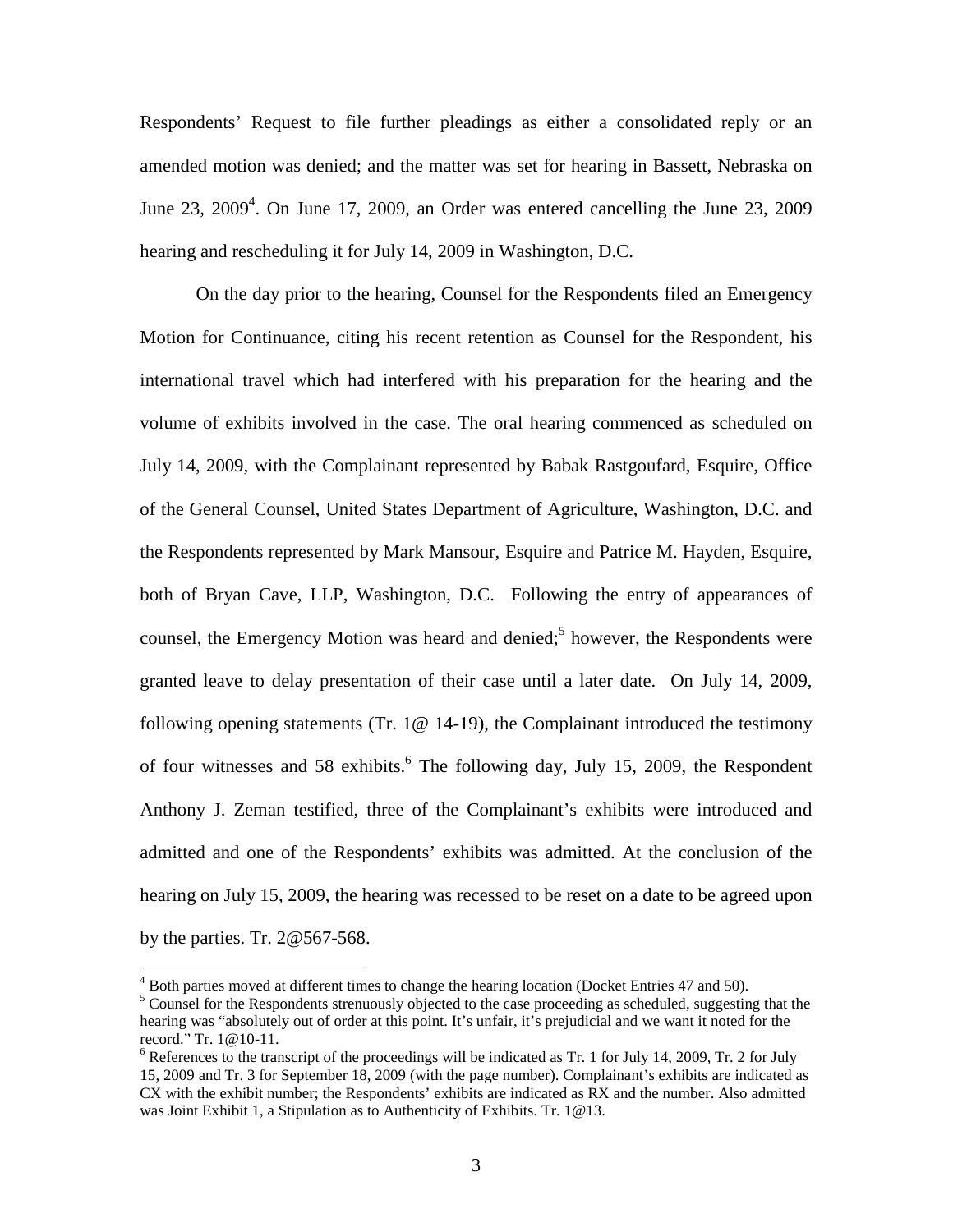The hearing resumed on September 18, 2009 with the same counsel representing the parties as appeared at the earlier hearing. The Respondents again called Anthony J. Zeman and then introduced the testimony of two other witnesses. The Complainant recalled Dr. Barbara Robinson who had testified previously on July 14, 2009. The Respondents introduced two additional exhibits which were admitted. Both parties presented closing arguments. Tr. 3@ 64-75. Post hearing briefs have since been received from both parties and the matter is now ready for disposition.

### **Discussion**

Despite the somewhat voluminous size of the record, the facts in this case are relatively simple.<sup>7</sup> The Complainant alleged that the Respondents willfully violated the Act and the NOP Regulations by refusing to provide AMS personnel access to Respondents' records (1) between January 22, 2007 and June 5, 2007; (2) June 5, 2007; and (3) June 10, 2007.

The record keeping requirement is set forth expressly in Section 2107 of the Act:

(b) DISCRETIONARY REQUIRMENTS. - An organic certification program established under this title may –

(1) provide for the certification of an entire farm or handling operation…if-

(B) the operators of such farm or handling operation maintain records of all organic operations separate from records relating to other operations and make such records available **at all times** for inspection by the Secretary, the certifying agent, and the governing State official; … 7 U.S.C. §6506(b) (Emphasis added)

A similar provision is found in the NOP Regulations:

….

(a) A certified operation must maintain records concerning the production,

<sup>&</sup>lt;sup>7</sup> Respondents disagree, asserting instead that the Respondents made every attempt to cooperate and that the Complainant should have specified exactly what information was to be produced and that the request to produce records was an attempt to gather information without any real purpose. Tr. 1@18-19, 168-169.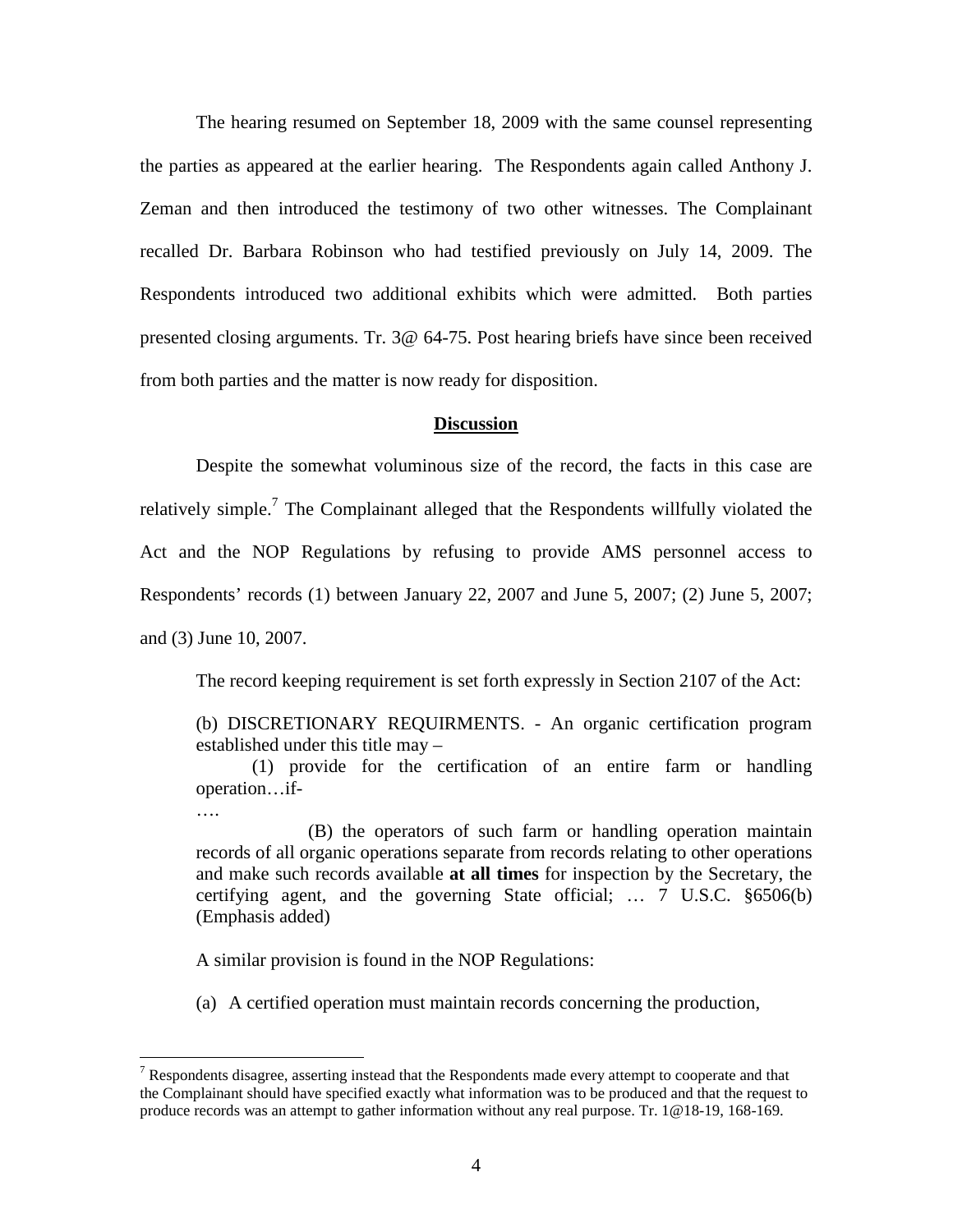harvesting, and handling of agricultural products that are or that are intended to be sold, labeled, or represented as "100 percent organic," "organic," or "made with organic(specified ingredients or food group(s))."

- (b) Such records must:
	- (1) Be adapted to the particular business that the certified operation is conducting;
	- (2) Fully disclose all activities and transactions of the certified operation in sufficient detail as to be readily understood and audited;
	- (3) Be maintained for not less than 5 years beyond their creation; and
	- (4) Be sufficient to demonstrate compliance with the Act and the regulations in this part.
- (c) The certified operation **must make such records available for inspection and copying during normal business hours** by authorized representatives of the Secretary, the applicable State program's governing State official, and the certifying agent. 7 C.F.R §205.103 Emphasis added.

A similar provision provides:

(d) Maintain all records applicable to the organic operation for not less than 5 years beyond their creation and **allow authorized representatives of the Secretary**, the applicable State organic program's governing official, and the certifying agent **access to such records during normal business hours for review and copying to determine compliance with the Act and the regulations** in this part…. 7 C.F.R. §205.400(d) Emphasis added.

The position of the Complainant is that despite the clear, absolute and unambiguous duty imposed by the language of both the Act and the NOP Regulations requiring that records be made available to representatives of the Secretary upon request,<sup>8</sup> the Respondents willfully failed to do so despite being given ample and multiple opportunities, considerable latitude and time in which to comply. In somewhat stark contrast to the testimony introduced during the course of the three days of hearing, the Respondents claim in their Post Trial Brief that access to the records was provided,

 $8$  Although the statute uses the word "at all times," the regulatory provision is somewhat more lenient and relaxes the duty to require only that the records be made available only during normal business hours. 7 U.S.C. §6506(b) and 7 C.F.R §205.103 and 205.400(d).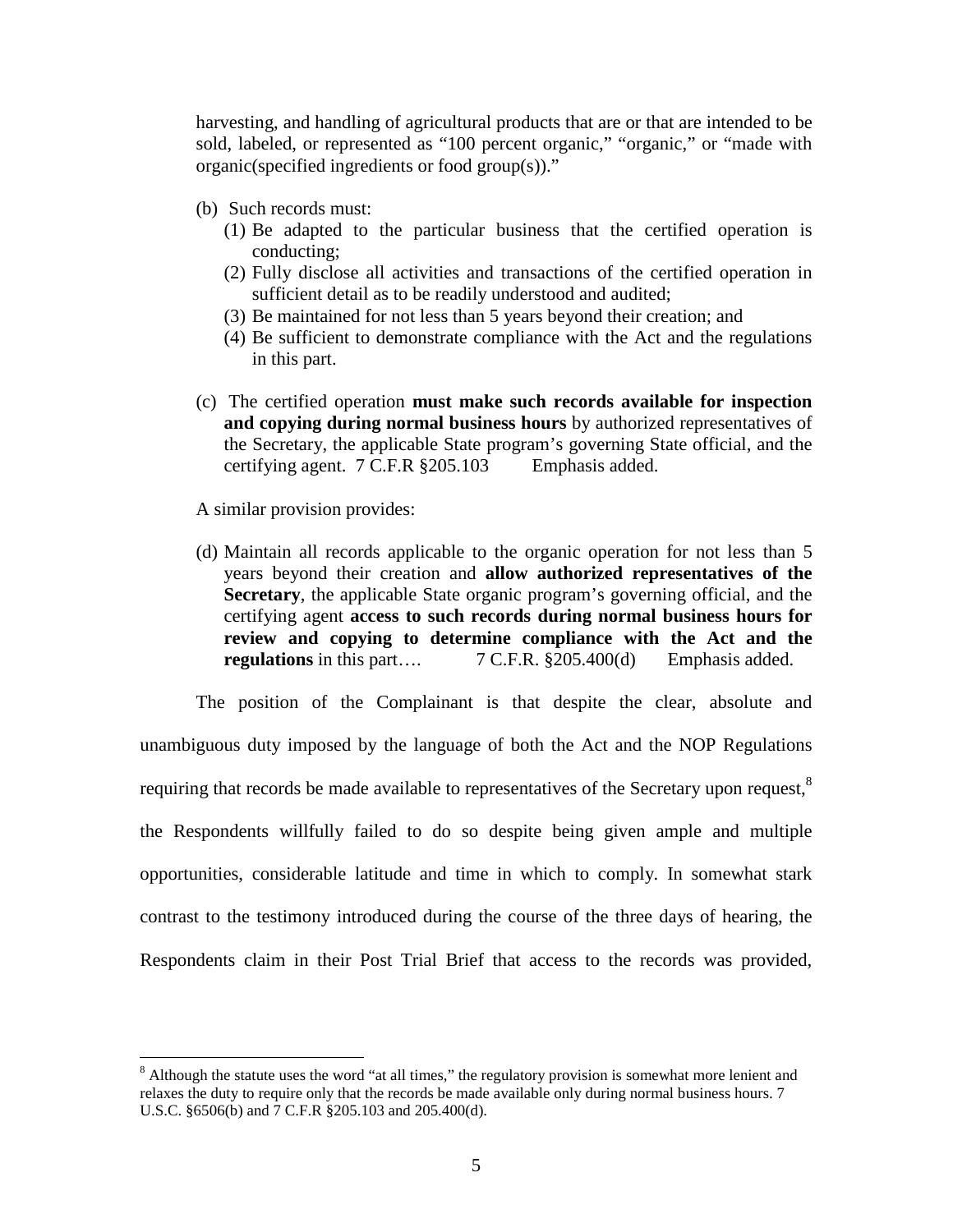somehow equating creation of computer programs and generation of records with producing them for the Secretary's representatives.<sup>9</sup> Respondents' Post Trial Brief  $\omega$  2-4.

The testimony of David Trykowski, the Director of Compliance, Security and Safety Division of AMS (hereafter Compliance Office), explained that the National Organic Program differs from other programs managed by the Agricultural Marketing Service in that inspection and certification is performed by private or state certifying agents rather than having USDA inspectors in the field inspecting samples of commodities.10 Tr. 1@25-29. The accredited certifying agents (ACAs) accept applications for organic certification which are accompanied by an organic systems plan which specifies how the entity will comply with the requirements of the Act and the NOP Regulations. Once the organic systems plan has been reviewed and accepted, the certifying agent conducts an on-site inspection of the facility to verify that the organic systems plan is being followed before the entity is certified as meeting the criteria to operate as a "certified organic farm or handling operation." Tr. 1@26-28. Thereafter, inspections are generally conducted annually by the certifying agent to insure continued compliance. *Id* @28. In addition to the inspections and routine audits of the organic operations, AMS has two individuals assigned to review any complaints which are received concerning participants in the program. Tr. 1@30-31.

Mr. Trykowski testified that Promiseland first came to his office's attention in March of 2006 when AMS received a complaint concerning the Respondents' operation.

 $9$  Respondents are correct only to the extent that the records pertaining to the Aurora investigation which had been originally requested on January 22, 2007 were produced on June 5, 2007; however, the records sufficient to conduct an audit have yet to be produced to Compliance Officers.

<sup>&</sup>lt;sup>10</sup> Mr. Trykowski testified that there are approximately 95 certifying agents, most of which are private entities. At the time of the hearing, the certifying agents had certified in excess of 27,000 operations. Tr. 1@29.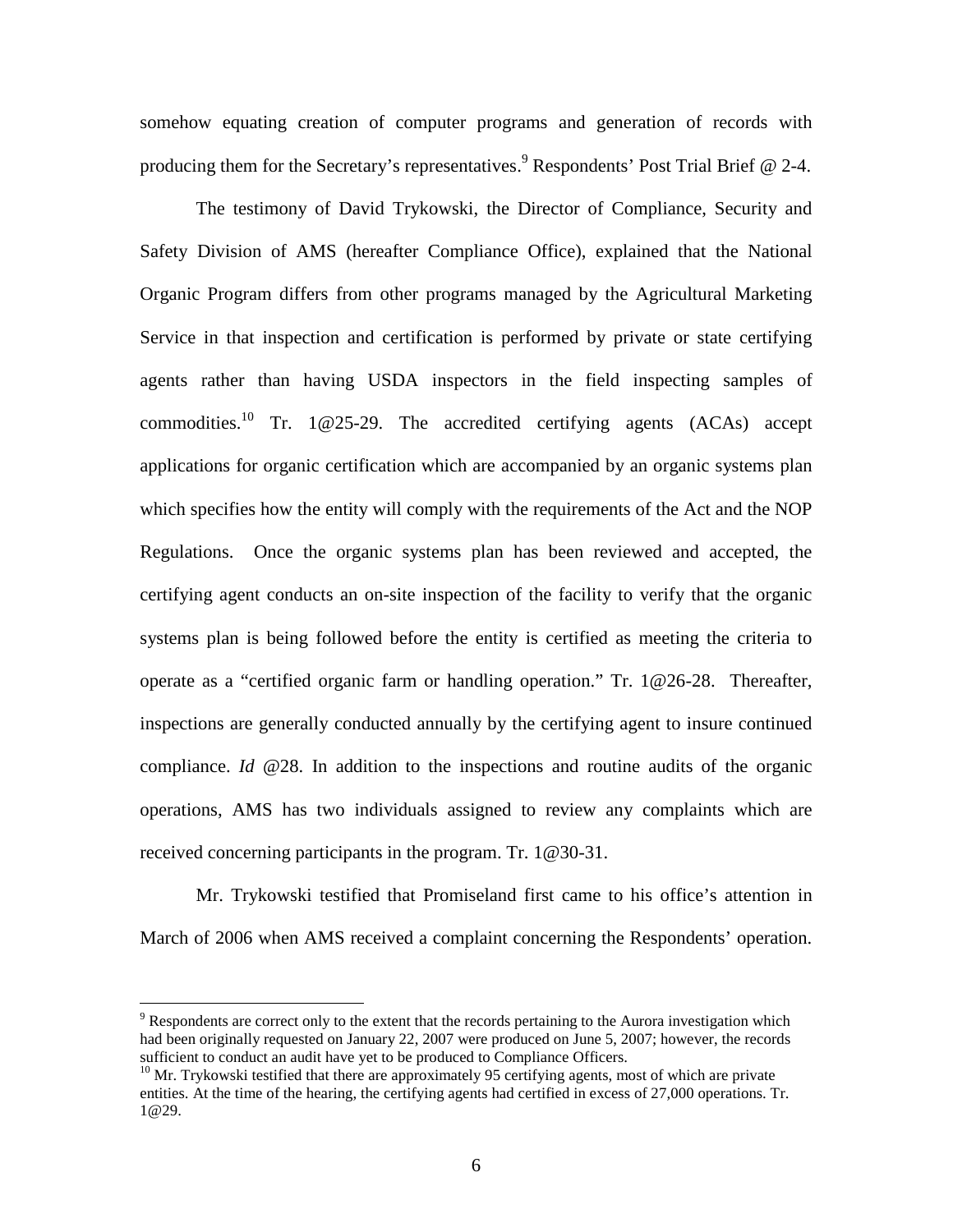Tr. 1@33. The complaint contained a number of allegations, including feeding nonorganic feed to livestock, purchasing conventional grain, mislabeling it and reselling it as an organic product. CX-33, *Id* @33-34. Upon receipt of the complaint, AMS first determined that the Respondents' operation had been certified, identified the certifying agent as Quality Assurance International (QAI) and then consistent with the usual practice sent a letter to the certifying agent requesting that they investigate the allegations. CX-34, *Id @*34-35, 66. After not receiving inspection results from QAI by September of 2006 (a period of approximately six months), AMS sent a follow up letter.<sup>11</sup> CX-35, Tr. 1@71.

QAI responded to the follow up letter, indicating that their investigation was still under way, that they had been unable to conduct their audit which had been scheduled to be conducted on August 11, 2006 as the Respondent Promiseland Livestock, LLC had indicated that no one would be available that day, and that the audit would be rescheduled for October 10-12, 2006. CX-25, 36, Tr. 1@72-73, 75. When the QAI inspector attempted to perform his audit in October of 2006, he was informed that in the interim, the Respondents changed certifying agents<sup>12</sup> and that the inspector would not be provided access to any records. CX-26, 27, Tr. 1@77,78.

In order to change certifying agents, Promiseland was required to go through the entire certification process with the Indiana Certified Organic ("ICO"), the new accredited certifying agent, submitting a new application with supporting documentation

 $11$  QAI had provided AMS with a "Non-Compliant" letter that had been sent to Promiseland on March 16, 2006 as well as a notification of "Client Status-Suspension Pending" dated April 18, 2006, but had not provided the requested investigation results. CX-21, 23, and 35.  $\frac{12}{12}$  A letter dated October 10, 2006 was sent via fax from Promiseland to QAI informing it that Promiseland

Livestock, LLC had surrendered their certification for the Missouri location effective August 10, 2006. CX-27, Tr. 1@77-79.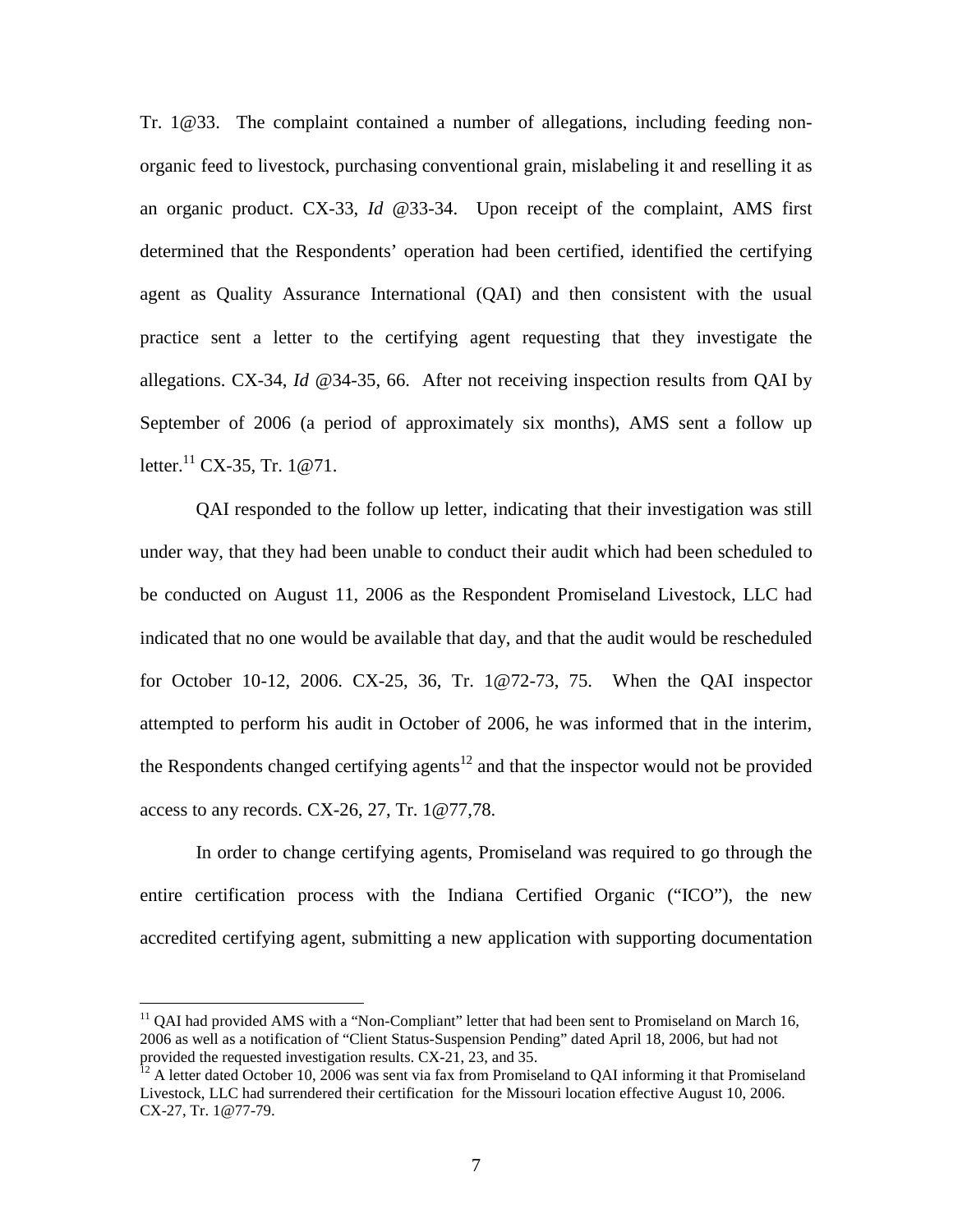and undergoing an on-site inspection by the new agent. As part of this process, Promiseland completed a handwritten "ICO Organic Farm Plan Questionnaire" dated June 6, 2006 indicating that June or July would be the best time to inspect their operation. CX-28. Promiseland completed additional typed questionnaires dated July 13, 2006 and which were signed on August 1, 2006 and submitted in connection with the application. CX-29, Tr. 1@81. ICO's on-site inspection of Promiseland's operation was conducted at the Falcon, Missouri location on August 2, the Grant City, Missouri location on August 3, and the Bassett, Nebraska location on August 10, 2006 by Ib Hagsten, an independent inspector. $^{13}$  CX-31, 32.

While certified organic operations are free to change their certifying agent at will, the timing of the change of Promiseland's agent and the significant change found in the evaluation of the operation's audit trail and record keeping<sup>14</sup> raised concerns with the Compliance Office as to whether there had been unacceptable application of the standards. Tr. 1@85-87. A few months later, the Compliance Office was asked by the National Organic Program to obtain records from Promiseland Livestock, LLC in connection with their transactions with another entity, Aurora Organic Dairy, an entity that was the subject of an investigation. Questions had been raised in that investigation

 $13$  It should be noted that Respondents indicated only that no one would be available on August 11, 2006 and made no mention that QAI's services were being terminated when QAI was attempting to schedule their inspection in August. Respondents met with ICO's inspector the day before on August 10, 2006, but QAI was not notified that they had been replaced until October. Although ICO's certification (CX-6, 7) was dated as being effective August 10, 2006 (the same date as the final portion of the on-site inspection), presumably it was issued sometime later as Hagsten's report was not created until August 13, 2006 at 8:17 PM. CX-31.<br><sup>14</sup> While QAI had reported significant audit trail deficiencies for both 2005 and 2006 (CX-15, 20, 21, and

<sup>23),</sup> ICO found the Respondents' audit trail and record keeping to be more than acceptable. CX-31. Zeman testified that the differences were attributable to his significant investment in a records keeping system designed by David Konrad, a consultant employed by Promiseland.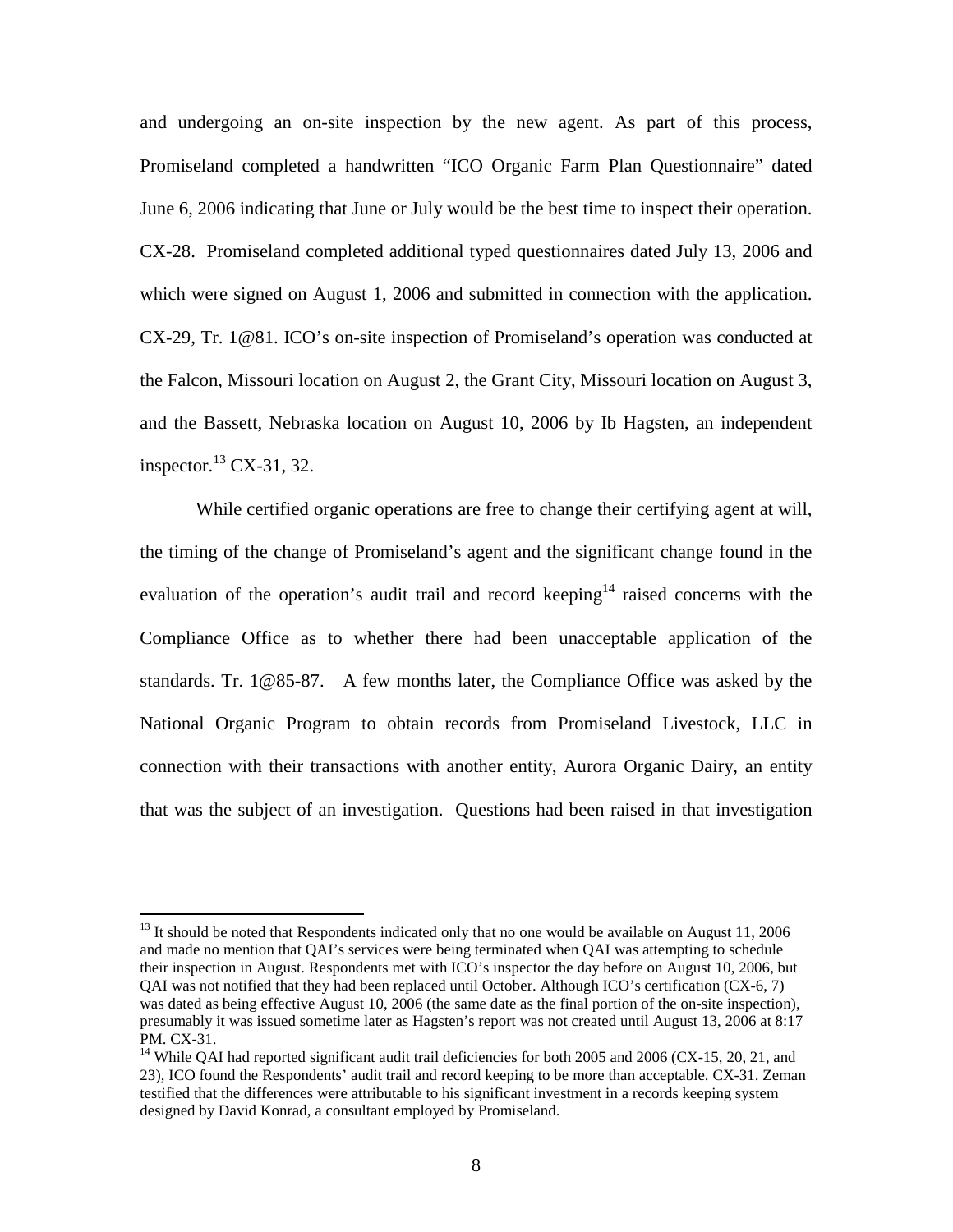concerning replacement livestock that Aurora had indicated that they had obtained from Promiseland. Tr. 1@88, 89.

In order to respond to the request involving the Aurora investigation, Mr. Trykowski directed one of the Compliance Officers, Terry Kaiser, to contact Promiseland for any documents needed in that investigation. Tr. 1@88-89. Despite repeated contacts by Mr. Kaiser between January 22, 2007 and June of 2007, Promiseland produced no records for inspection. CX-37, Tr. 1@90-91.

Confronted now with a lack of cooperation involving two separate outstanding investigations concerning the Respondents,<sup>15</sup> Mr. Trykowski dispatched two teams from his office to conduct independent unannounced inspections, one to the operation in Falcon, Missouri and the other to Grant City, Missouri. Tr. 1@89-92, 94-102. The Compliance Officers sent to Falcon, Missouri were provided with a letter addressed to Mr. Zeman signed by Mr. Trykowski, citing the efforts that had been made to secure records in connection with the Aurora inquiry, providing the authority for requesting the information, and including the following language in the penultimate paragraph:

If you, or any representative of your organization, fail to make your records available for inspection and copying, I will request that the National Organic Program Manager within 48 hours propose your suspension from the National Organic Program in accordance with 7 CFR §205.660(b)(1). CX-39.

The team sent to the Falcon, Missouri had been charged with two missions, the first to obtain the documents needed for the Aurora investigation and the second, to audit the organic system plan. Tr. 1@202-205. Eleanor "Shelly" Scott, one of the Compliance Officers sent to Falcon, Missouri testified that while the records requested in connection

<sup>&</sup>lt;sup>15</sup> QAI eventually notified AMS that due to Promiseland's surrender of their certification through QAI, they were no longer able to conduct the requested investigation. Tr. 1@95-96. As noted above, despite repeated efforts from January to the first part of June of 2007, no progress had been made in securing the records needed in the Aurora investigation.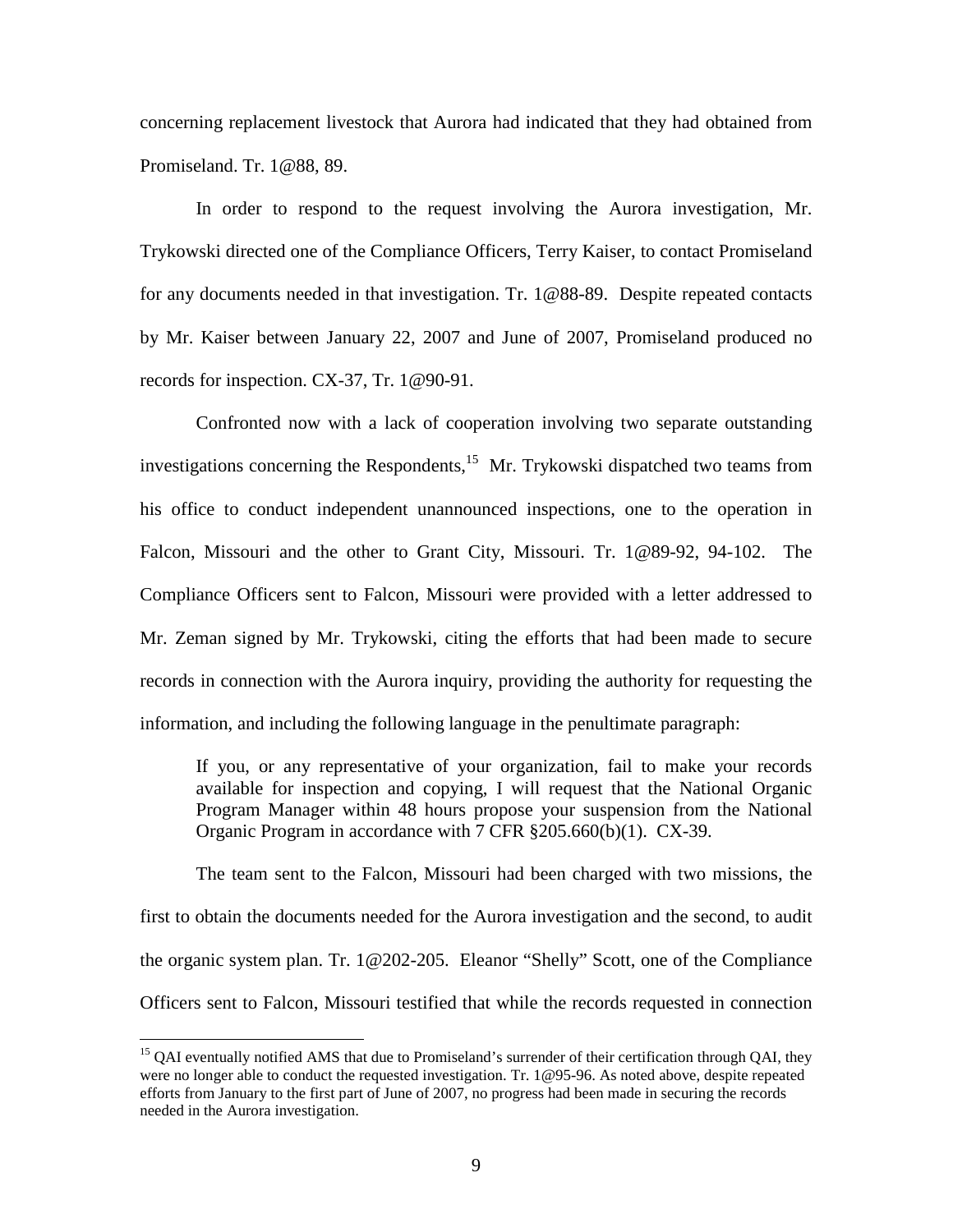with the Aurora investigation were produced and provided, the records necessary to audit the organic systems plan were not.<sup>16</sup> Tr. 1@199-204. Another attempt to conduct the audit of the Respondents' Falcon, Missouri organic systems plan was made on June 10, 2008 by Ms. Scott and Ross Laidig, another Compliance Officer at which time the officers were denied access to the records by Anthony J. Zeman. Tr. 1@208-209.

The three Compliance Officers sent to the Grant City, Missouri facility received a more cooperative reception and were able to interview Adam Zeman concerning the operation there and allegations contained in the Complaint which had been received by AMS.<sup>17</sup> Tr. 2@266-271. As the Complaint in this action involves denial of access to records, and it appears that the younger Zeman cooperated with the Compliance Officers, further discussion of those allegations appears unnecessary to the resolution of the issues in this action.

Similarly, both parties introduced testimony concerning a further attempt to secure necessary records at a meeting between the Respondents, his attorney at the time, William J. Friedman, and representatives from the Compliance Office at law offices located in Washington, D.C. in May of 2008. At that meeting, the Respondents apparently had the records available, but again failed to produce them for review and

<sup>&</sup>lt;sup>16</sup> Ms. Scott testified that she and Richard Matthews arrived at the Respondents' location in Falcon, Missouri on June 5, 2007. After some initial difficulty effecting contact with anyone, they were able to contact Leslie Ehnis. After identifying themselves to Ms. Ehnis and explaining the reason for their visit and giving her a copy of Mr. Trykowski's letter, they were asked to return that afternoon at which time the Aurora documents were provided. When the subject of the audit was discussed, Ms. Ehnis indicated that she had a lot of farm work to do and that she needed to talk with Mr. Zeman about the audit. Ms. Scott and Mr. Matthews then indicated that they would return the following day on June 6, 2007. On June 6, 2007, they were denied access to the records. Tr. 1@197-207, CX-38.

 $17$  The team sent to Grant City, Missouri included Compliance Officers Ross Laidig, Terry Kaiser and Pablo Orozco. Tr. 1@266. Anthony Zeman testified that the Grant City operation was never operated as organic, but rather was a conventional operation operated by his son, Adam (Tr. 2@486-487), a claim somewhat inconsistent with ICO's inspection of all three sites (Falcon, Missouri, Bassett, Nebraska and Grant City, Missouri). Additionally, although Zeman testified that the last animal that Promiseland had there was in 2005 (Tr. 2@ 431-432), Ib Hagsten's report indicates that the animals raised on Promiseland grass are finished out 70-75 days at the Grant City feedlot. CX-31.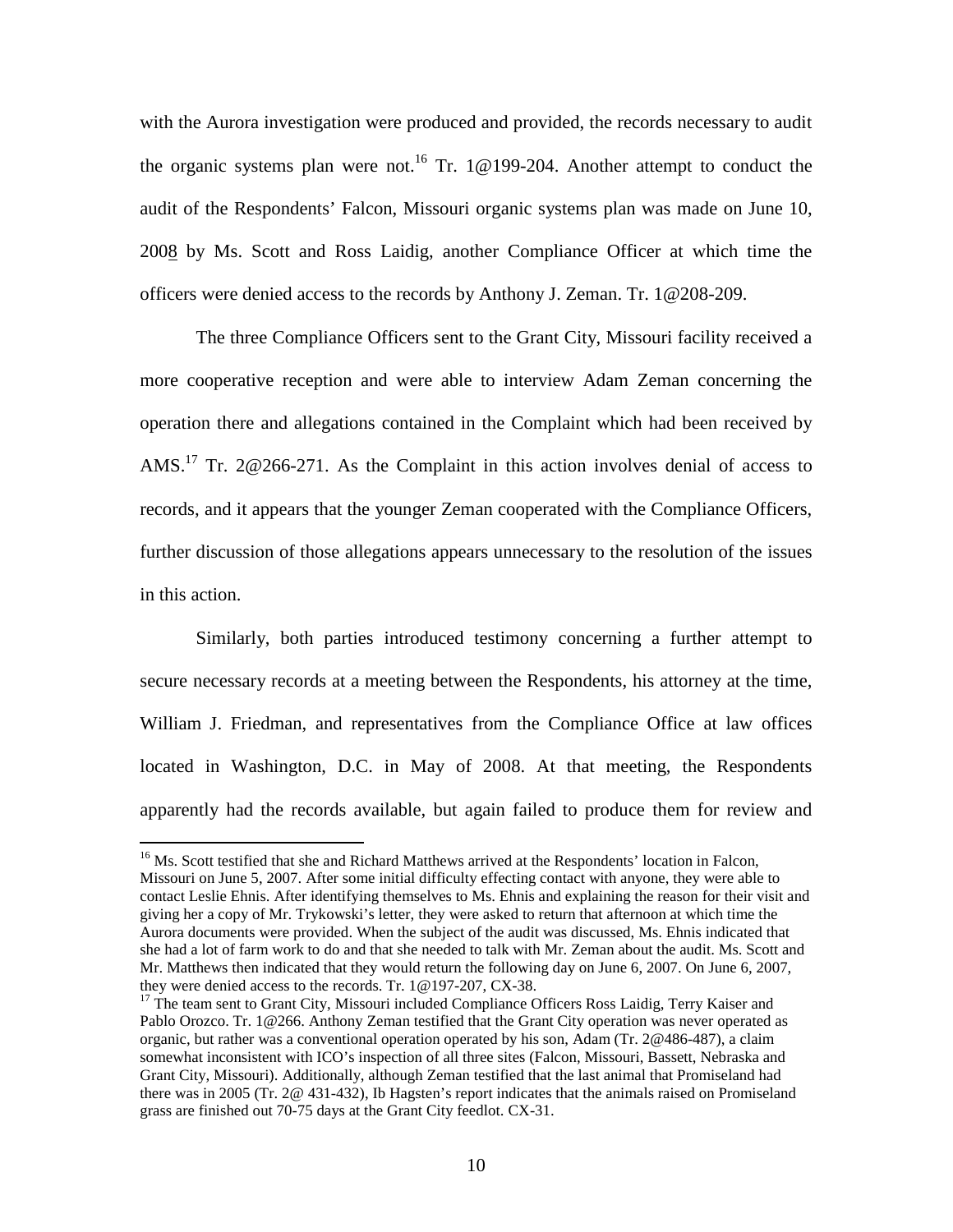copying;<sup>18</sup> however, as the Complaint contains no allegation of further violation other than June 10, 2008, other than mentioning the event in passing, further discussion of it is also considered unnecessary.

Despite a clearly Manichean duty to produce records on request during normal business hours, Anthony J. Zeman seeks to excuse his and Promiseland's record production delicts on the differing occasions on the basis that he was too busy coping with the impact of natural events (an ice storm which took out the electricity for 13 days in January of 2006 [Tr. 2@501]), his dissatisfaction and subsequent firing of QAI as Promiseland's accredited certifying agent<sup>19</sup> [Tr. 2 $\omega$  441-443, 464-470, 474-475, 526](at the same time taking the multiple days to become certified by another accrediting agent), the demands on his time at multiple locations during the planting season (Tr. 2@504-507, 530), the perceived vagueness of the request for the records necessary to conduct an audit coming from individuals who "did not understand farming" (Tr. 2@441-443), and lastly, upon the advice of counsel (Tr. 2@513, 531, 538). Given the sheer size and volume of the Respondents' operation, $2^0$  such excuses over the prolonged period of time involved in this action cannot be countenanced. While the Compliance Office may well exercise substantial latitude or leniency in exacting cooperation in the production of requested records in individual cases where warranted, the Secretary and his representatives have

 $18$  The meeting was set up by William Friedman in the Washington, D.C. offices of Crowell & Moring, LLP in May of 2008. Anthony Zeman testified that although he brought all of the operation's records with him to the meeting including a binder or binders as well several CDs or DVDs containing the computerized programs, his attorney put them in his brief case and never proffered access to them. In any event, records sufficient to conduct an audit were yet again not produced. Tr. 1@114-115, 238; Tr. 2@535-536.

<sup>&</sup>lt;sup>19</sup> The failure to make records available on August 11, 2006, although not alleged as a violation constitutes another instance in which the Respondents failed to make records available to an individual authorized under the NOP Regulations to review and copy records. ICO's certification appears to have been backdated as the report on which it was based was not prepared until August 13, 2006. CX-6, 7, 31.

<sup>&</sup>lt;sup>20</sup> The ICO certificates indicate that Promiseland's operation involved 13,000 acres on which multiple crops were raised and 22,000 head of cattle. CX- 6, 7. The dollar volume of the operation is significant, well in excess of seven figures. Tr. 1@218-220. As such, the Respondents' operation well exceeds the threshold definition of a small agricultural producer set forth in 13 C.F.R. §121.201,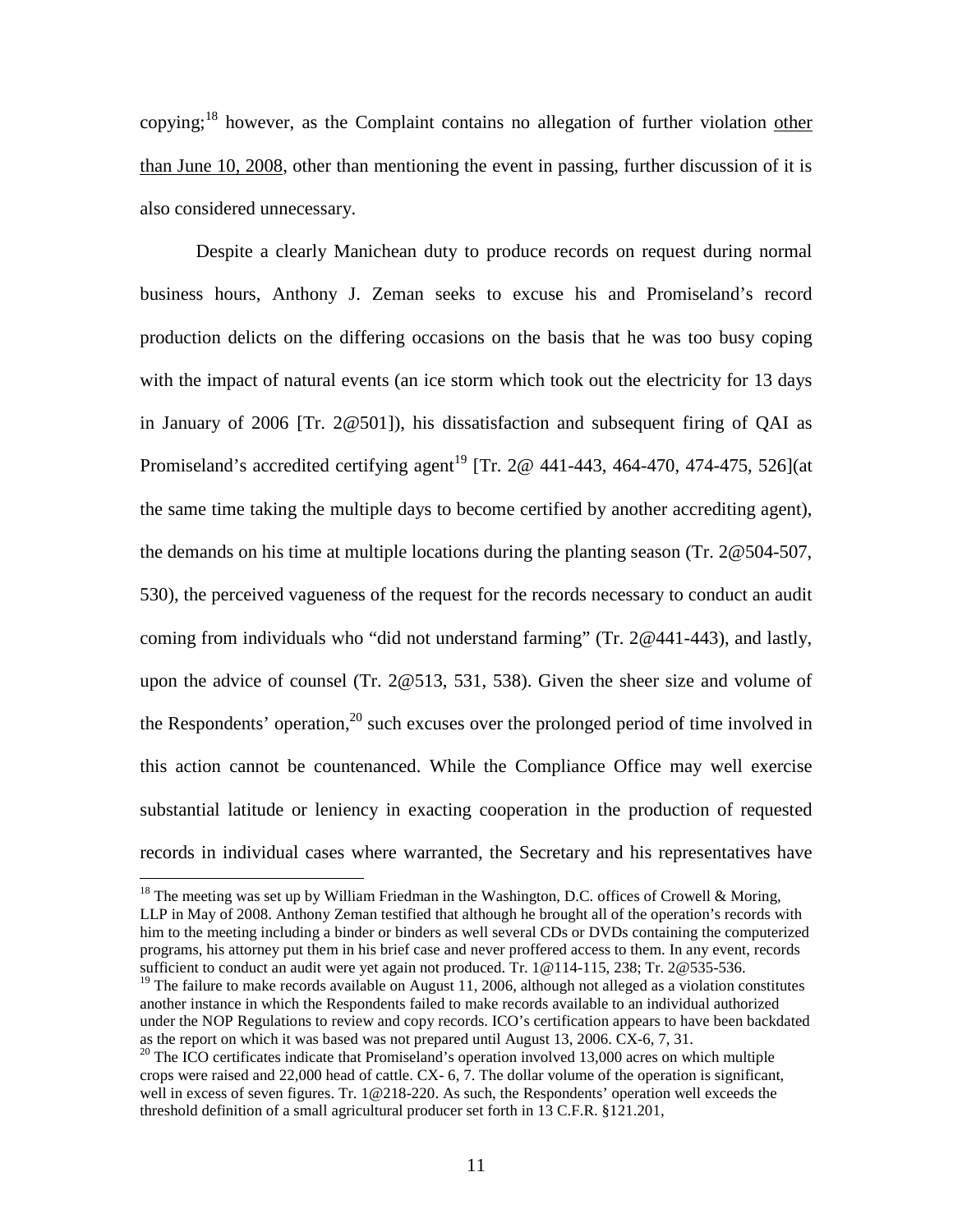an unfettered and absolute right under the Act and the NOP Regulations to have records produced upon request without the type of delay, obstruction, and willful withholding that has been manifested by the Respondents in this action. Operation under the auspices of the USDA NOP is a privilege rather than a right and requires that USDA be granted access to NOP related records upon request. The Respondents cannot seek refuge from this obligation invoking advice of counsel, $^{21}$  as the Judicial Officer has held that reliance on erroneous advice is misplaced. *In re: Arab Stock Yard, Inc.,* 37 Agric. Dec. 293,306 (1978), *aff'd sub nom. Arab Stock Yard v. United States,* 582 F.2d 39 (5th Cir. 1978). Similarly, efforts by counsel to limit the scope of review, to require definition of the specific records sought to be reviewed, or to have either an attorney or a specific corporate officer present when the records are produced cannot abrogate, modify or mitigate the duty to make the records available for review and copying upon request.<sup>22</sup>

Based upon all of the evidence in this action, including the testimony of the witnesses and exhibits admitted during the hearing, the following Findings of Fact, Conclusions of Law and Order will be entered.

 $21$  Even were advice of counsel a defense, it is manifestly clear that the Respondents had not retained Mr. Friedman until sometime after June 5, 2006 as Friedman's conversation with Ms. Scott indicated that he had not been retained at that point. Tr. 1@223, CX-42. By June 7, 2006, Friedman had been retained. CX-51. Rather than facilitating compliance, his efforts to limit the scope of review and to superimpose the need for his presence during any contact with USDA served only to continue to frustrate the efforts of the AMS officers to obtain information that they were clearly entitled to under the Act's mandate. CX-51, 53, 58, 63 & 73. Moreover, his offensive characterization in his letter of June 29, 2006 to Lloyd C. Day of the conduct of the Compliance Officers' visit as "badge-toting AMS agents demanding to rummage around a farmer's home" is flatly contradicted by the testimony of his own client Anthony Zeman ("...To her credit, she was very congenial." Tr. 2@507) and did little to promote a favorable settlement environment. CX-55. <sup>22</sup> See: 7 U.S.C. §6506(b). In his testimony on July 15, 2009, Anthony Zeman indicated "…My deal is that I never have to be smart, I just have smart people around me." Tr. 2@462. His testimony and the exhibits clearly indicate that Leslie Ehnis took care of most of the correspondence and record keeping and not only had superior knowledge of how the records were organized and would have been the logical individual rather than Zeman himself to make records available to individuals needing access. Tr. 2@480, 552-553, 556-557; CX-17, 18, 21, 22, 24, 27, 28, & 40. Her testimony indicates that the duties of her job continued to evolve, starting with paying bills on the day to day level and progressing to the point where the operation's administrative matters consume approximately 30-40% of her time. Tr. 3@10-15. She went on to say that with the help of others, Promiseland had developed its own computer program for the crop and livestock records. Tr. 3@16-19.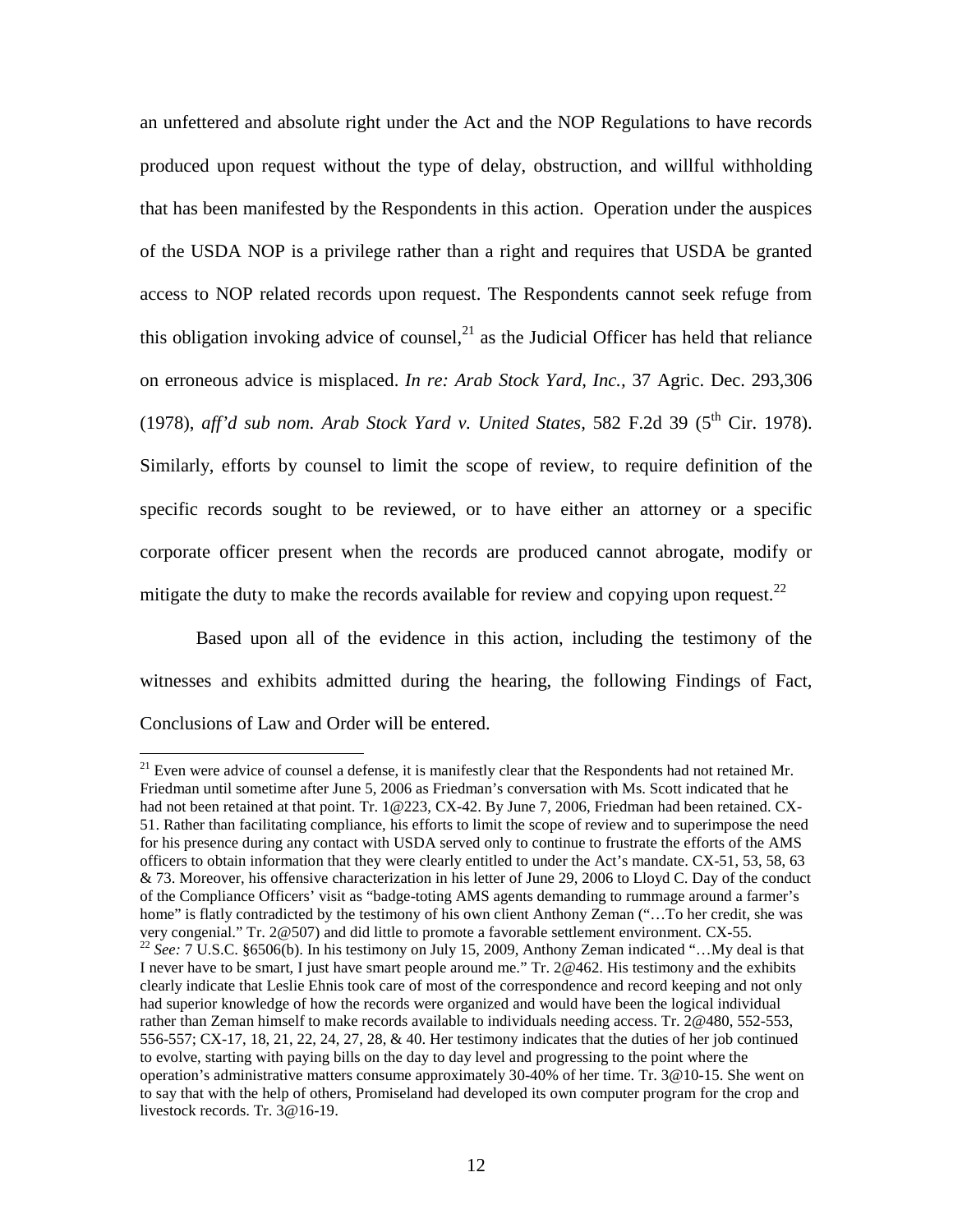## **Findings of Fact**

1. Respondent Promiseland Livestock, LLC is a limited liability company, incorporated under the laws of the State of Missouri, with its principal place of business in Bassett, Nebraska. CX-1-3. At various points in time since 2002, the LLC has maintained certified organic facilities at the following locations: Promiseland Heifer Ranch, Falcon, Missouri; Promiseland Empire; Lebanon, Missouri; Promiseland Elkland, Elkland, Missouri; Promiseland Bassett, Bassett, Nebraska; and the Promiseland Feedlot, Grant City, Missouri. The size, scope and multi-million dollar volume of the Respondent's operation is significant, well in excess of the definitional threshold for a small agricultural producer.

2. Respondent Anthony J. Zeman, also known as Anthony Zeman and "Tony" Zeman, resides in Bassett, Nebraska and is the sole organizer, agent for service of process and chief operating officer of Promiseland Livestock, LLP. CX-1, 3.

3. Quality Assurance International (QAI) and Indiana Certified Organic, LLP (ICO) are both accredited certifying agents authorized to certify operations as a "certified organic farm or handling operation" under the Act and the NOP Regulations by AMS.

4. QAI certified Promiseland's and Tony Zeman's livestock and crop operations as meeting the requirements under the Act and the NOP Regulations to operate as a certified organic farm operation from April 29, 2002 until sometime in 2006. For the 2006 crop year, the certified livestock operation included non-slaughter dairy heifers, and slaughter cattle including Angus, Wagyu and Wangus Beef and the certified crops included pasture, alfalfa hay, soybeans and yellow corn. CX-4-5.

13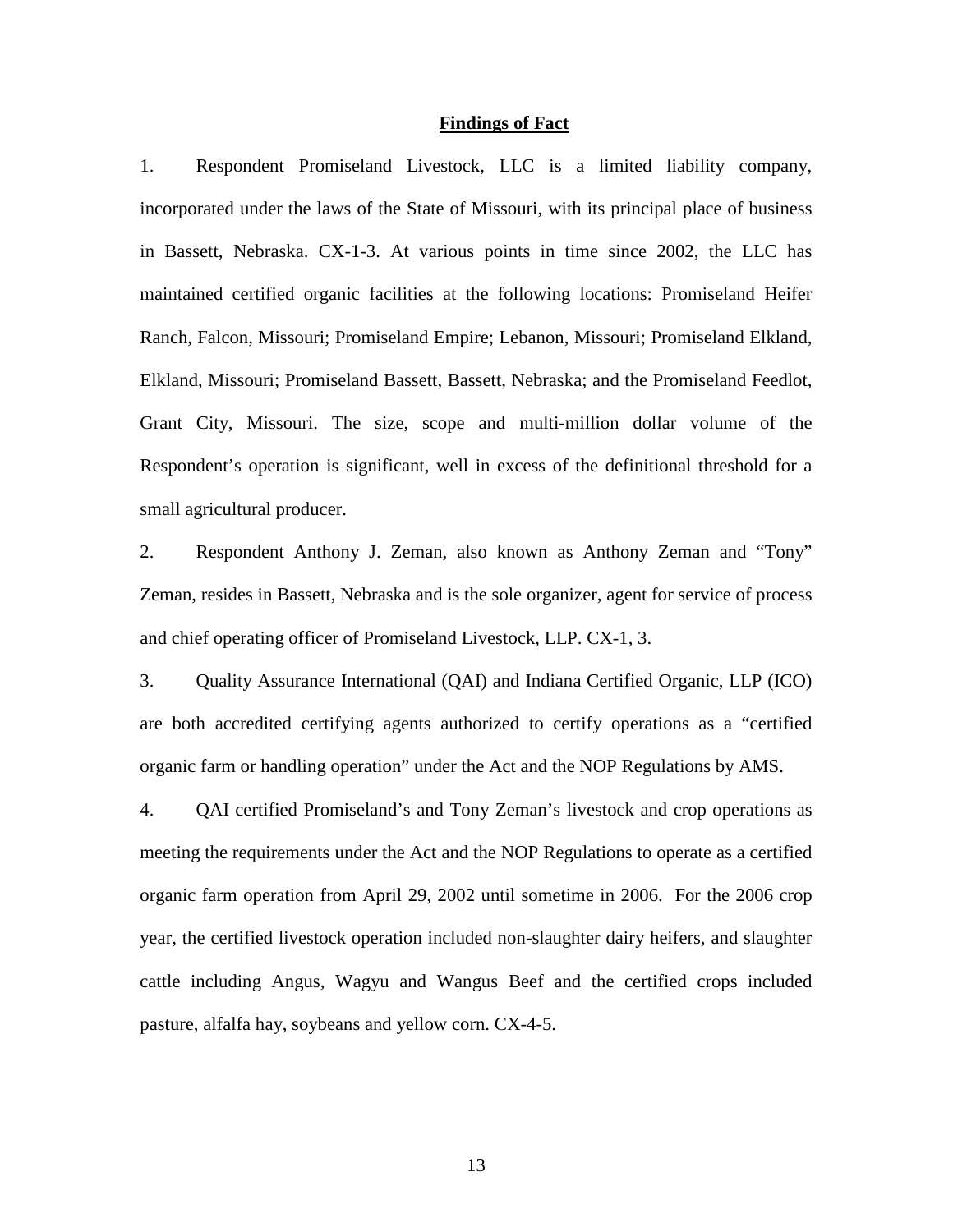5. ICO certified Anthony Zeman's and Promiseland's livestock and crop operations as meeting the requirements under the Act and the NOP Regulations to operate as a certified organic farm operation from and after August 10, 2006. For the 2006 crop year, the certified livestock operation included 12,000 dairy heifers, and 10,000 head of slaughter cattle and the certified crops included 2500 acres of corn, 2500 acres of soybeans, 1500 acres of sunflowers, and 7500 acres of grass and alfalfa. CX-6, 7.

6. On November 12, 2007, ICO certified Anthony Zeman's and Promiseland's livestock and crop operations as meeting the requirements under the Act and the NOP Regulations to operate as a certified organic farm operation for the 2007 crop year, with the certified livestock operation including dairy replacement heifers, and beef slaughter stock and beef calves and the certified crops including 1081 acres of corn, 548 acres of corn silage, 1254 acres of pasture, 4471 acres of permanent pasture, 868 acres of soybeans and 345 acres of yellow corn. CX-8, 9.

7. In March of 2006, the Compliance Office at AMS received a complaint indicating that Respondents were not complying with the requirements of the organic program, including allegations of feeding non-organic feed to livestock, and purchasing conventional grain, mislabeling it and reselling it as an organic product. CX-33.

8. After determining that Respondents were in fact certified under the NOP, consistent with usual practice, the Compliance Office requested that the ACA, QAI investigate the allegations. CX-34. QAI contacted Respondents to schedule an on-site inspection visit of the operation on August 11, 2006, but were informed that no one would be available that date and the inspection visit was rescheduled for October 10-12, 2006. CX-25, 36. When the QAI inspector arrived on October 10, 2006, he was advised

14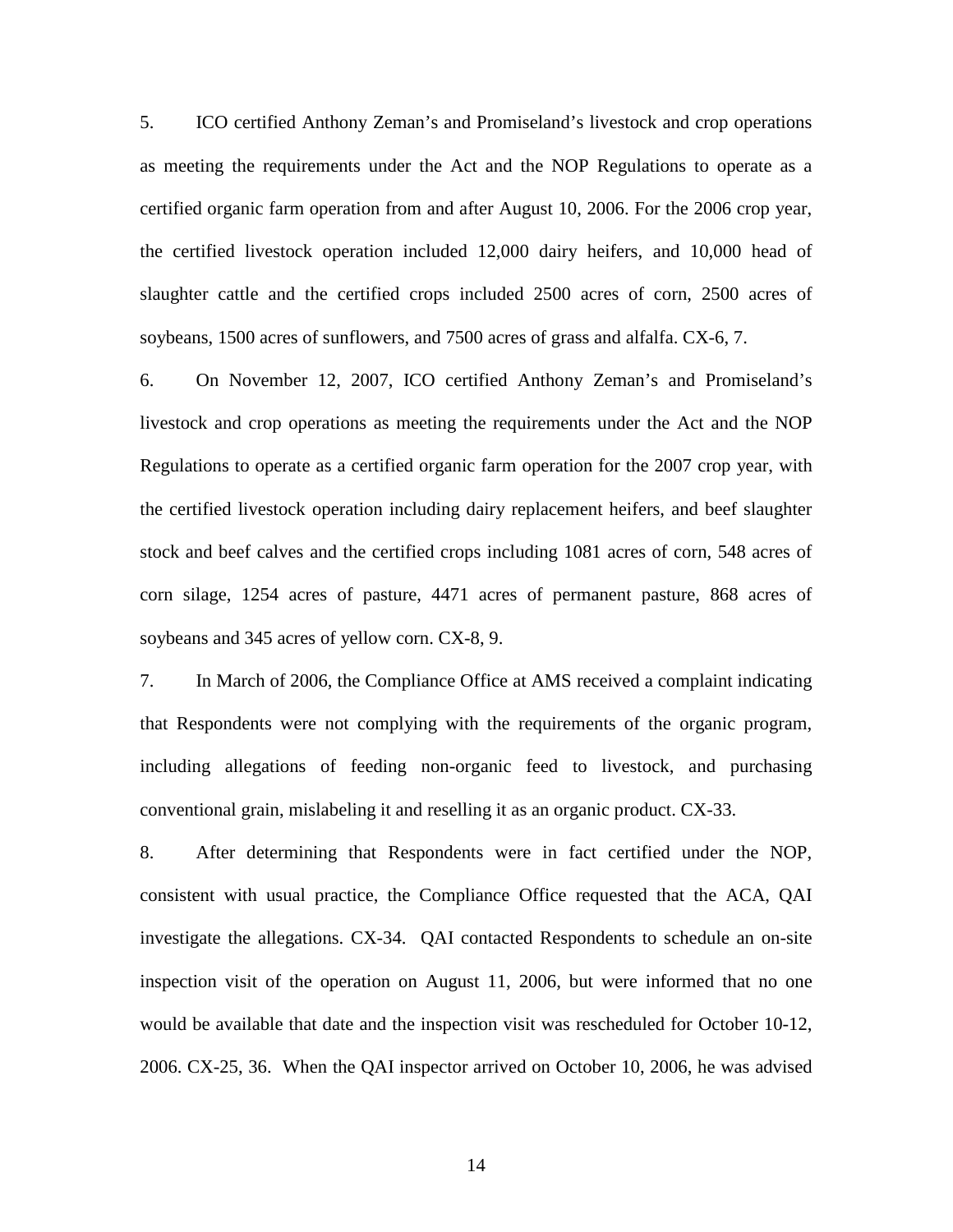that as a result of being dissatisfied with the service provided Promiseland had replaced QAI with another ACA and that no records would be produced. CX-26, 27. QAI subsequently advised the Compliance Office that as a result of the termination of their services as Promiseland's ACA that they would be unable to conduct the requested investigation.

9. Sometime thereafter, the Compliance Office received a request to obtain records from Promiseland concerning their transactions with Aurora Organic Dairy in connection with an ongoing investigation of that entity. Compliance Officer Terry Kaiser was assigned the task of getting records; however, despite his repeated efforts between January 22, 2007 and June 5, 2007, no records were produced by Promiseland. CX-37, Tr. 1@90-91.

10. With two separate outstanding investigations concerning the Respondents, the Compliance Office dispatched two teams to conduct their own inspections, one to the operation in Falcon, Missouri and the other to Grant City, Missouri. Tr. 1@89-92, 94- 102.

11. Eleanor "Shelly" Scott and Richard Matthews were sent to Falcon, Missouri and were provided with a hand carried letter dated June 5, 2007 addressed to Mr. Zeman signed by Mr. Trykowski, citing the efforts that had been made to secure records in connection with the Aurora inquiry, providing the authority for requesting the information, and including language of action that could be taken in the event of a continued failure to produce the records. CX-39.

12. Ms. Scott's inspection visit to the Falcon, Missouri location on June 5, 2007 was to serve two purposes, the first being to obtain the records pertaining to the Aurora

15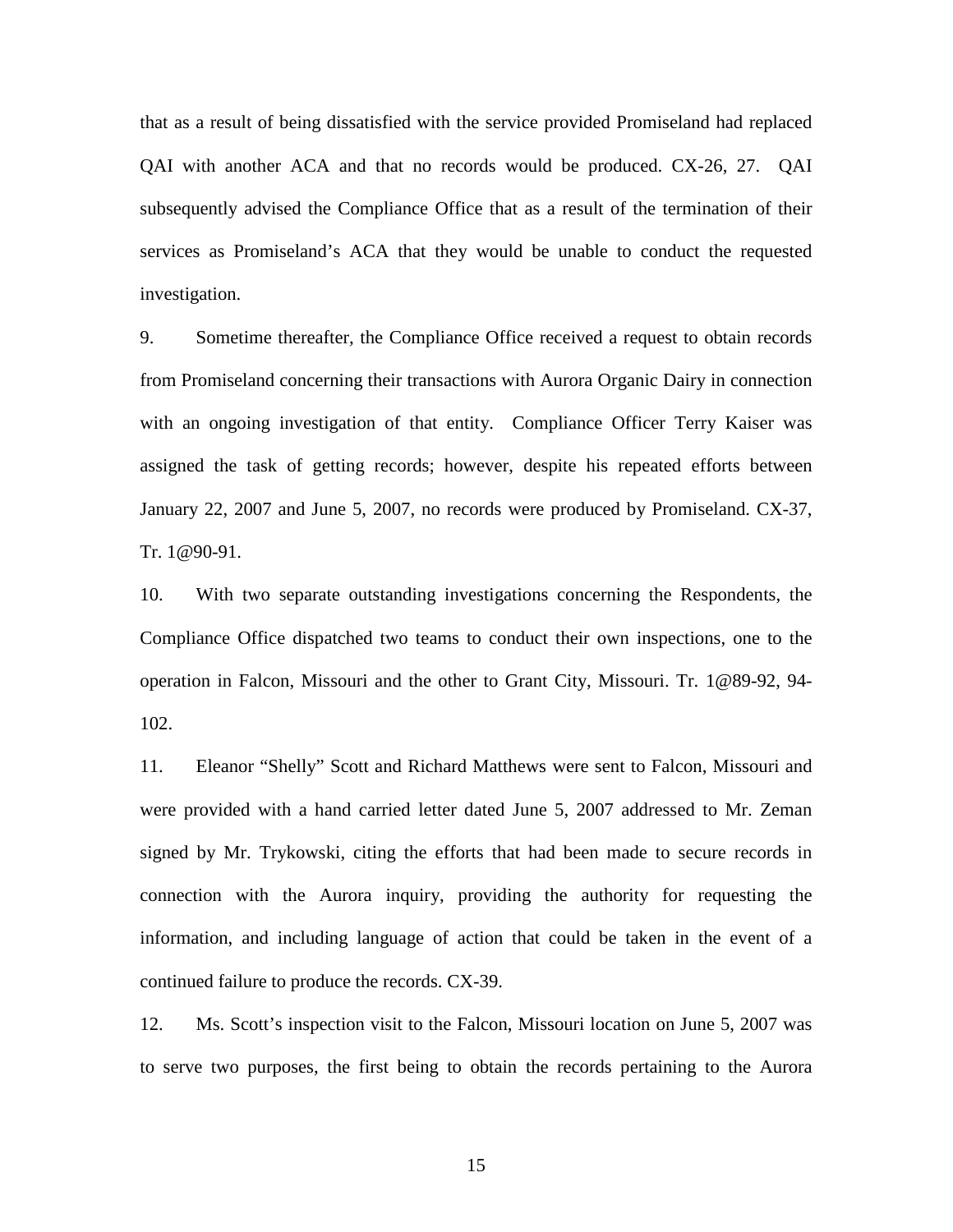investigation, and the second being to conduct an audit of the organic systems plan to determine if the requirements of the Act and the NOP regulations were being met, a concern raised by the disparity of the record keeping evaluations by QAI and ICO. Although the Aurora records were produced on June 5, 2007, access to the necessary records required for an audit was denied on June 6, 2007 by Leslie Ehnis, acting on instructions from Anthony Zeman.

13. On June 10, 2008, another inspection was attempted by Compliance Officers Scott and Ross Laidig and access to the records was again denied by Anthony Zeman.

#### **Conclusions of Law**

1. The Secretary has jurisdiction in this matter.

2. The obligation to maintaining organic operation's records and making such records available to individuals designated under the Act and NOP Regulations for the purpose of determining compliance with the Act and the NOP Regulations is critical to the enforcement of the integrity of the National Organic Program.

3. The Respondents Promiseland Livestock LLC and Anthony J. Zeman willfully and in violation of 7 U.S.C. §6506(b), 7 C.F.R §205.103 and §205.400(d) failed to make requested records available and denied the Secretary's representatives access to review and copy organic operation records required to determine compliance with the Act and the NOP Regulations on the following occasions:

- a. January 22, 2007 to June 5, 2007, inclusive,
- b. June 6, 2007, and
- c. June 10, 2008